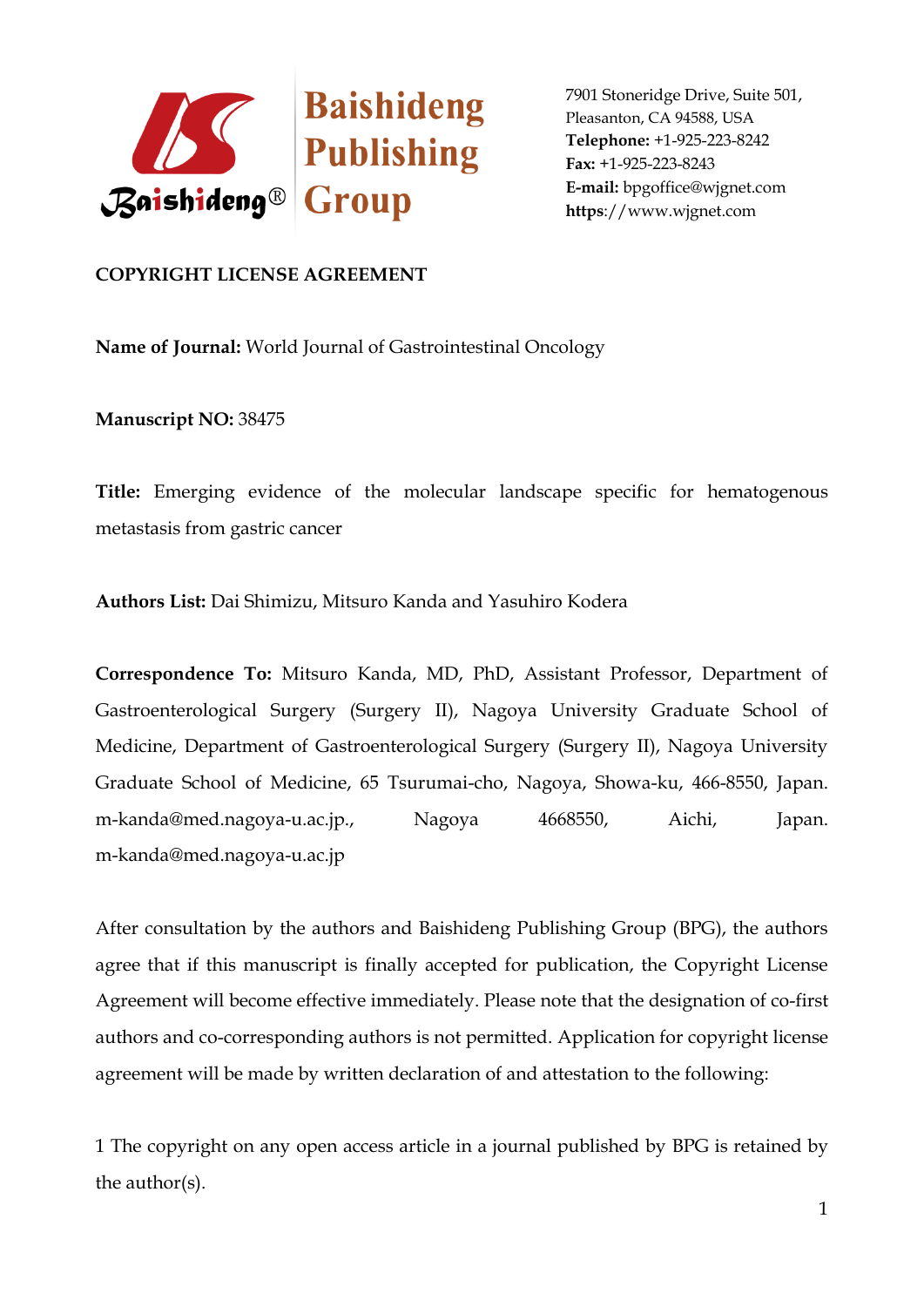

2 Author(s) grant BPG license to publish the article and identify itself as the original publisher.

3 Author(s) grant any third party the right to use the article freely as long as its integrity is maintained and its original authors, citation details and publisher are identified.

4 Author(s) certify that the manuscript is not simultaneously being considered by other journals or is already published elsewhere.

5 Author(s) certify that the manuscript has no redundancy, plagiarism, data fabrication, or falsification.

6 Author(s) certify that there is no conflict of interest related to the manuscript.

7 Author(s) certify that all experiments involving animals and human subjects were designed and performed in compliance with the relevant laws regarding humane care and use of subjects.

8 Author(s) certify that the manuscript's content is original, with all information from other sources appropriately referenced, and that specific permission has been granted in writing by any existing copyright holders prior to publication and is clearly cited and available.

9 Author(s) grant exclusive copyright ownership to BPG for all formats of the manuscript, including print and electronic formats, English and non-English language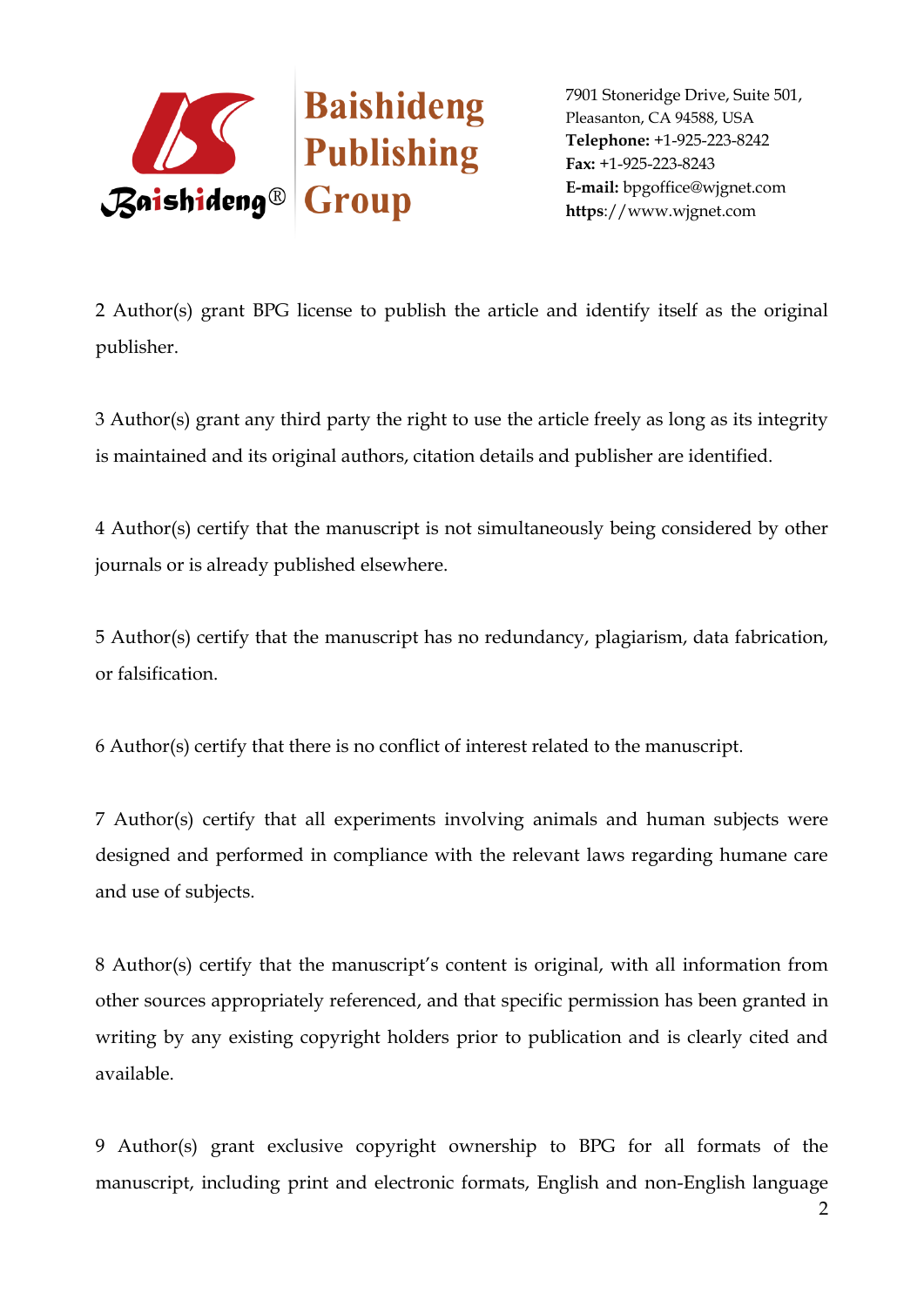

formats, and subsequent editions such as Erratum, in addition to all rights for (1) granting permission to republish or reprint the materials in whole or in part, with or without a fee, (2) printing copies for free distribution or for sale, and (3) republishing the materials in a compendium or in any other format.

10 Author(s) acknowledge that all articles published by BPG are selected by an in-house editor and fully peer-reviewed by external reviewers, in addition to BPG's application of the Creative Commons Attribution Non Commercial (CC BY-NC 4.0) license, which permits others to distribute, remix, adapt, build upon this work non-commercially, and license their derivative works on different terms, provided the original work is properly cited and the use is non-commercial. See: http://creativecommons.org/licenses/by-nc/4.0/

11 Author(s) grant permission to BPG to publish manuscript-related documents (*e.g.* peer review report, answers to reviewers, CrossCheck report, signed copyright license agreement, *etc*.) at the same time that the manuscript is published online.

12 Author(s) certify that the manuscript contains no errors in grammar, syntax, spelling, punctuation, or logic.

13 Author(s) certify that all figures and tables have been correctly placed and clearly identified, and meet the journal's standards of high-resolution quality.

14 Author(s) certify that the references are numbered according to their order of appearance in the main text of the manuscript.